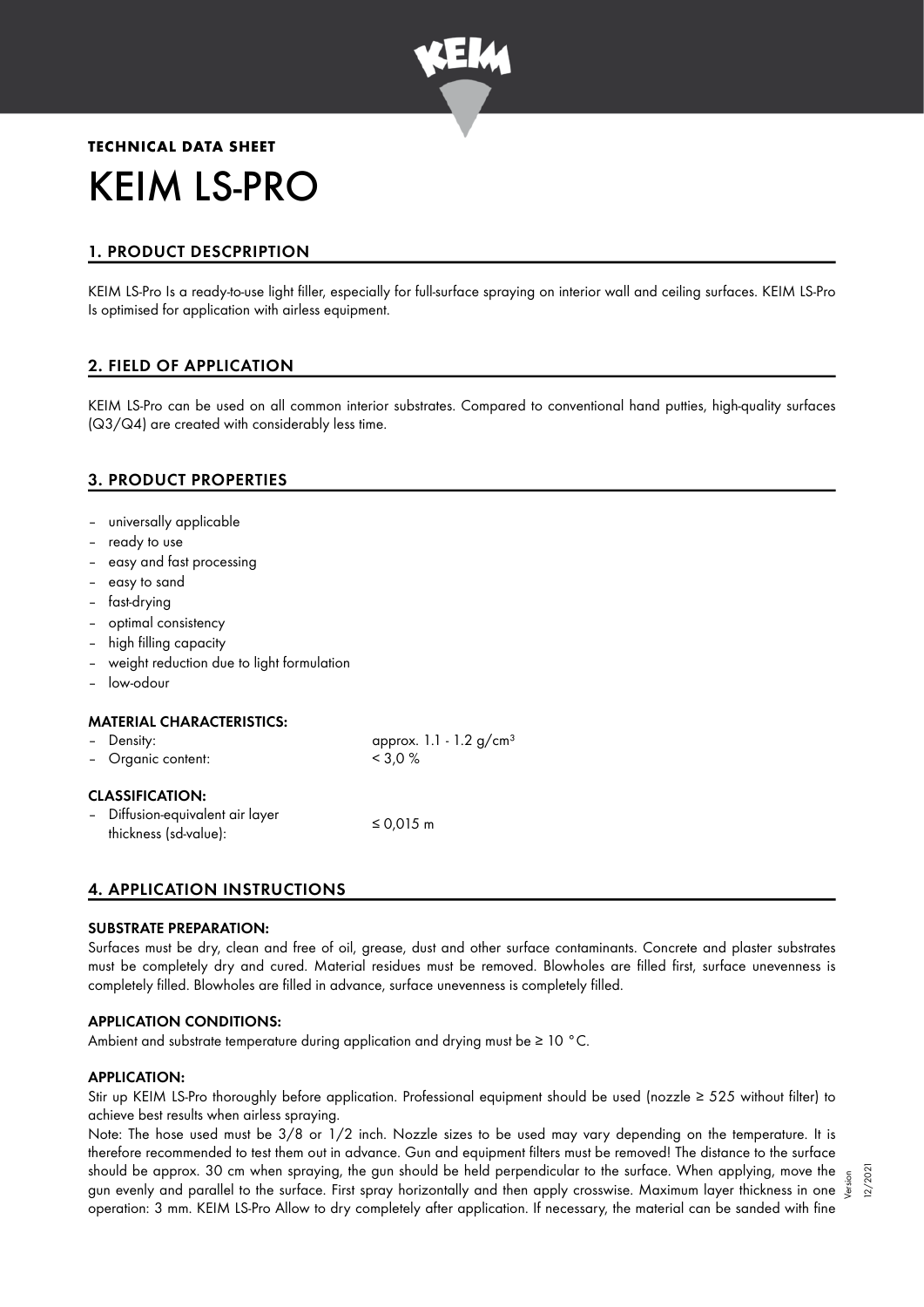e.g. P200 sandpaper. We recommend priming with KEIM Soliprim before painting with an KEIM interior paint. Surfaces that have been filled and not yet coated have only limited resistance, therefore these should always be finished with an KEIM interior paint (e.g. KEIM Innotop).

#### DRYING TIME:

Can be overcoated after 24 hours at the earliest (at 23°C and 50% RH). At higher relative humidity, layer thicknesses and/ or lower temperatures, drying is delayed accordingly.

#### CONSUMPTION:

These material consumption values are guide values for smooth substrates. Exact consumption values must be determined by means of test areas.

#### CLEANING OF TOOLS:

Clean immediately with water.

## 5. PACKAGING

| <b>Container content</b> | Unit of measure | Quantity on pallet | Type of container |
|--------------------------|-----------------|--------------------|-------------------|
|                          |                 | 33                 | bucket            |
|                          |                 | 3С                 | bag               |

## 6. STORAGE

| max. storage time | <b>Storage conditions</b>                                                                   |
|-------------------|---------------------------------------------------------------------------------------------|
| 12 months         | keep container tightly sealed.<br>cool<br>frost-free<br>protected from heat and direct sun. |

# 7. DISPOSAL

For disposal information refer to section 13 of the safety data sheet.

### EC WASTE CODE:

Waste code: 08 02 99

## 8. SAFETY INSTRUCTIONS

Please, refer to the Material Safety Data Sheet.

#### GISCODE:

GIS code: BSW 20

## 9. GENERAL INFORMATION

PE sacks only available in units of 10.

Cover surfaces not to be treated, especially glass, ceramics and natural stone. Any splashes on surrounding surfaces or traffic areas must be rinsed off immediately with plenty of water. Version

Mixing with products not part of the system or other foreign additives is not permitted.